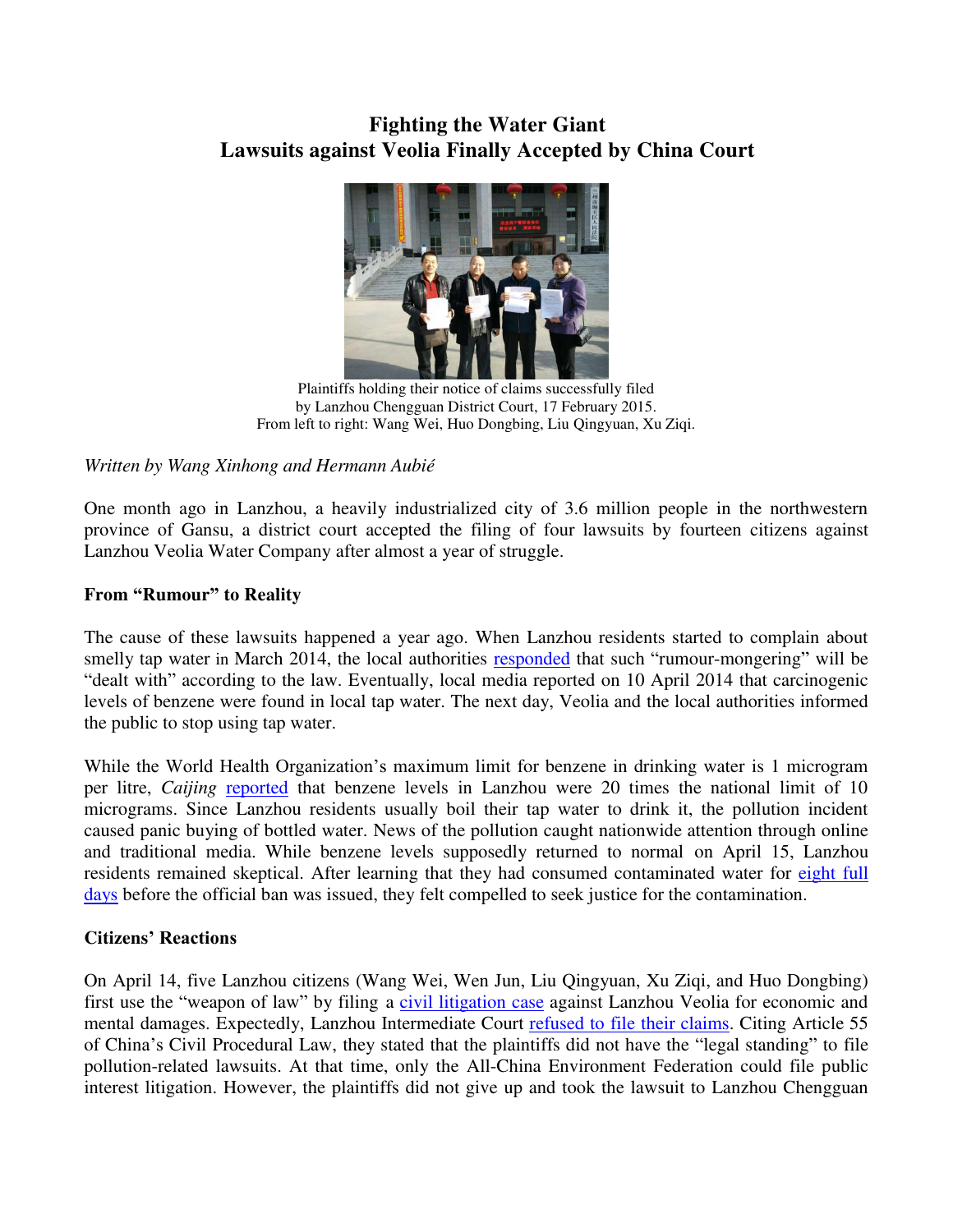District People's Court, who also rejected their claims. On April 23, the plaintiffs complained to the Superior People's Court of Gansu Province who did not even reply. And yet, two days later, Lanzhou Intermediate People's Court informed the plaintiffs that they could go and file their claim before Chengguan District People's Court. While the materials of the complaint were accepted, the plaintiffs were not given any formal notice of claim that recognizes the filing of their lawsuit by the Court.

Around the same time, six law students from Northwest University for Nationalities in Lanzhou also filed [a lawsuit](http://news.xinhuanet.com/legal/2014-04/17/c_1110290921.htm) to Chengguan District People's Court, asking Veolia to disclose all water data from February 24 to the present, and to compensate medical testing for affected Lanzhou residents. Although [Article 112](http://www.npc.gov.cn/englishnpc/Law/2007-12/12/content_1383880.htm) of China's Civil Procedure Law stipulates that courts should respond to lawsuits within seven days, the court remained unresponsive.

In the meantime, the Nanjing-based policy advocacy NGO Justice for All (JFA) has worked continuously to address the water pollution incident. They first called for an independent investigation, claiming that Lanzhou authorities' disclosures did not meet the requirements of national regulations. Using China's environmental information disclosure laws, JFA [requested](http://www.tianxiagong.org/show.asp?id=452) on repeated occasions that Veolia and local authorities disclose water quality data of twelve Chinese cities, including Lanzhou. So far, only Shenzhen partially replied.



Yu Fangqiang in Paris, 23 April 2014.

Justice for All's founder Yu Fangqiang also went to Paris to protest in front of Veolia Environnement's central headquarters. On the same day, the authorities of Lanzhou organized a news conference where the chairman of Lanzhou Veolia Water Company apologized to the residents.

## **Fighting a Strategic Target**

The Lanzhou pollution incident is [not the only case](http://www.tianxiagong.org/show.asp?id=452) where Veolia violated environmental standards. Since July 2007, Beijing Youth Daily [reported](http://finance.sina.com.cn/chanjing/gsnews/20140421/033918860155.shtml) that Veolia had caused in total 13 water pollution incidents in various cities across China. In most incidents, the water distributed by Veolia contained pollutants exceeding limits.

As the world's largest private supplier of water services, Veolia Water has contracts with municipalities in China covering 43 million people. In many ways, Veolia defines the terms by which private water